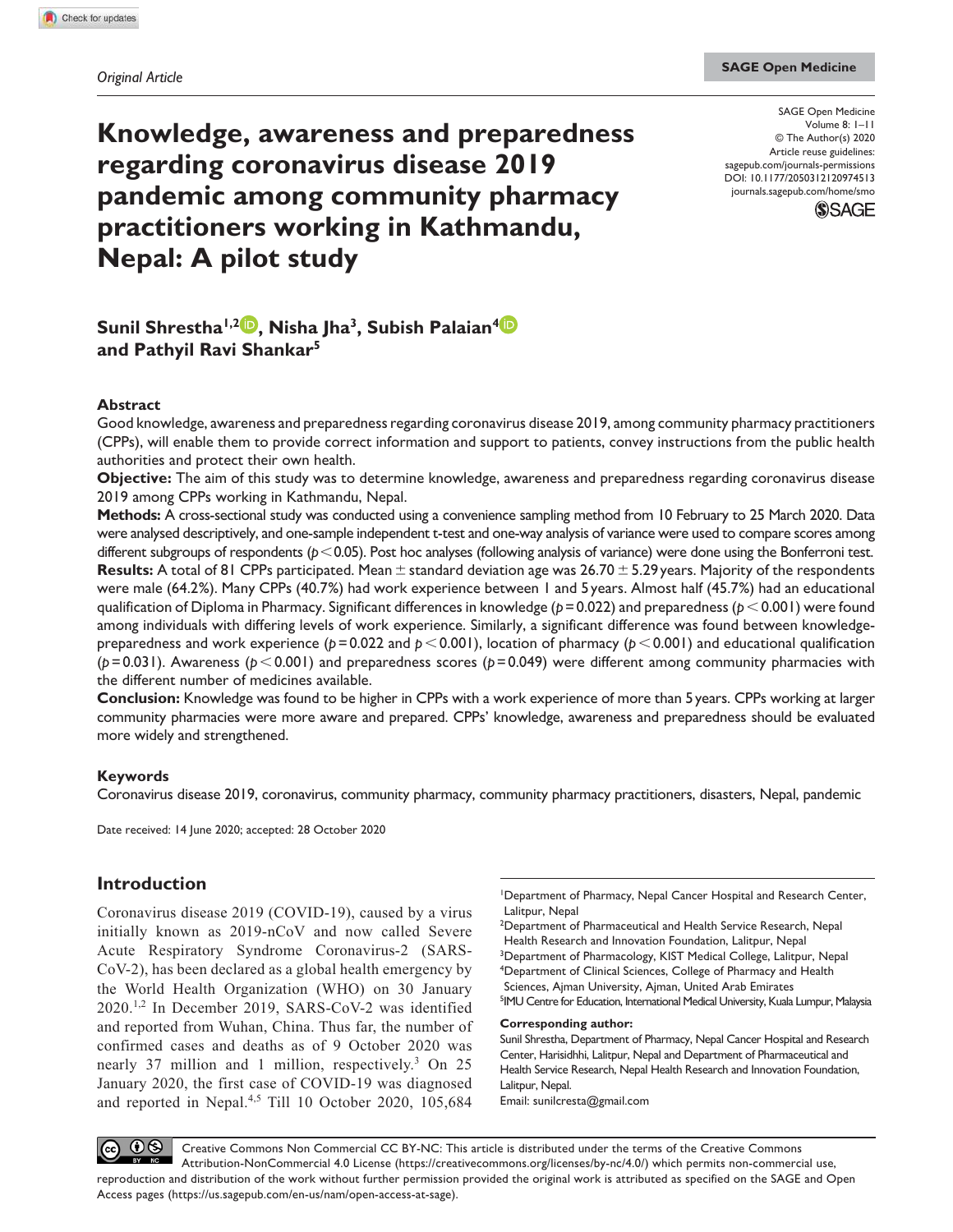cases have been confirmed in Nepal and the death toll stands at 614.<sup>6</sup>

Many people in Nepal still depend on community pharmacies, local practitioners (mainly from other systems of medicines), paramedical personnel and community pharmacy practitioners (CPPs) for the treatment of healthcare ailments.7,8 The number of community pharmacies exceeds the total number of health centres.<sup>7</sup> The number of pharmacy professionals is, however, still inadequate for delivering quality services related to pharmaceutical care.7,9 CPPs work as dispensers in community pharmacies and are mainly assistant pharmacists and pharmacists, and they also counsel patients.

Community pharmacy practice in Nepal requires improvement. Department of Drug Administration (DDA)<sup>10</sup> is the national drug regulatory authority founded to implement the Drugs Act 2035 (1978) and its regulations. According to the Drugs Act 2035 (1978),  $10$  three levels of pharmacy personnel can run a pharmacy in Nepal. They are pharmacist, assistant pharmacist and a professional person. Pharmacist and assistant pharmacists are individuals who have graduated in pharmacy and diploma in pharmacy, respectively. A 'professional person' is an individual who possesses the recommended requirement or qualifications by DDA.<sup>10</sup> The recommended requirement or a qualifications of 'professional persons' are those who have completed the required training, $11$  and this was a measure adopted when the pharmacist and assistant pharmacists were not common in Nepal. However, this orientation training programme has now been discontinued due to the increasing number of diploma and graduate pharmacists. The curriculum of pharmacy is mainly focused on industry, medicinal chemistry and hospital pharmacy. Community pharmacy is less focused on the curriculum. Training opportunities, continuing pharmacy education and continuing professional developments for CPPs are still lacking in Nepal. According to the pharmacist Ranjit, $11$  community pharmacy is less explored by the pharmacists comparing to other fields of pharmacy such as hospital and industry.

Except the three pharmacy personnel mentioned in the Drugs Act, other paramedical personnel such as health assistants (HAs), community medicine assistant (CMA), nurses and auxiliary nurse midwife (ANM) also work in community pharmacies. Nurses, CMA and HA are not appropriate personnel to run a community pharmacy in Nepal. Only assistant pharmacist and pharmacists can register at Nepal Pharmacy Council and legally run a community pharmacy by taking permission from DDA. There are no publications, legal documents, or guidelines from any pharmacy professional and regulatory authorities in Nepal for handling civil crises though there have been guidelines provided by international agencies.12,13

There have been many studies highlighting the role of pharmacists in disasters such as earthquakes, infectious disease outbreaks and others.13–18 During a crisis, pharmacists

can work as dynamic protagonists in several areas such as distributing drugs, providing information about drugs and diseases, and being involved in direct patient care.<sup>15</sup> Pharmacists have an essential role in the COVID-19 pandemic regarding counselling patients about prevention, providing information about diseases and medicines, and counselling during isolation and quarantine.<sup>19,20</sup> Community pharmacies and community pharmacists can work towards decreasing the period of 'community transmission' of COVID-19, through proper case finding, recommendation and management (symptomatic) of likely cases. They can also provide patient education regarding self-care to reduce the spread of the disease, including hand hygiene, personal hygiene, correct use of face masks and evaluation of symptoms.<sup>21</sup> International Pharmaceutical Federation (FIP) also notes the vital role of CPP in this kind of catastrophe.<sup>19</sup> Also, a recent article concluded that they could play an essential role in reducing the spread of coronavirus. The first duty is notifying, counselling and educating the community. The second one is maintaining a steady supply of medications and personal hygiene products. The third one is the screening of suspected cases and appropriately referring a suspected case to the hospital.<sup>17</sup> In this unusual circumstance, CPP can be a strong pillar of the healthcare system, maintaining and providing a regular supply of patient's medications and even personal protective equipment (PPE). Similarly, they can be proactive, ready to deliver skilled and competent pharmaceutical services to confirm medication safety and assume leadership in accepting pharmacy-associated responsibilities and COVID-19 pandemic control.<sup>15,22</sup>

Although some pharmacists are emerging as leaders, preparation for this kind of pandemic is often inadequate and sometimes absent. Good knowledge, awareness and preparedness regarding COVID-19 are fundamental to fight this pandemic. These will also enhance the implementation of government directives and help CPP be better prepared for the pandemic. Awareness is closely related to knowledge and refers to knowledge about a situation – in this case, the COVID-19 pandemic. Preparedness deals with how ready the CPP is to handle cases of COVID-19 and support the authorities in managing the pandemic. The main objective of this study was to obtain baseline data regarding the knowledge, awareness and preparedness of the CPP towards COVID-19 in Kathmandu district, Nepal, and to identify the factors influencing their knowledge, awareness and preparedness scores.

# **Methods and methodology**

### *Study design, study period and site*

This cross-sectional descriptive study was conducted at community pharmacies situated in Kathmandu district, one of the 77 districts of Nepal, situated in Bagmati Province and within which Kathmandu city (the capital of Nepal) is located. Kathmandu is a district with a large population and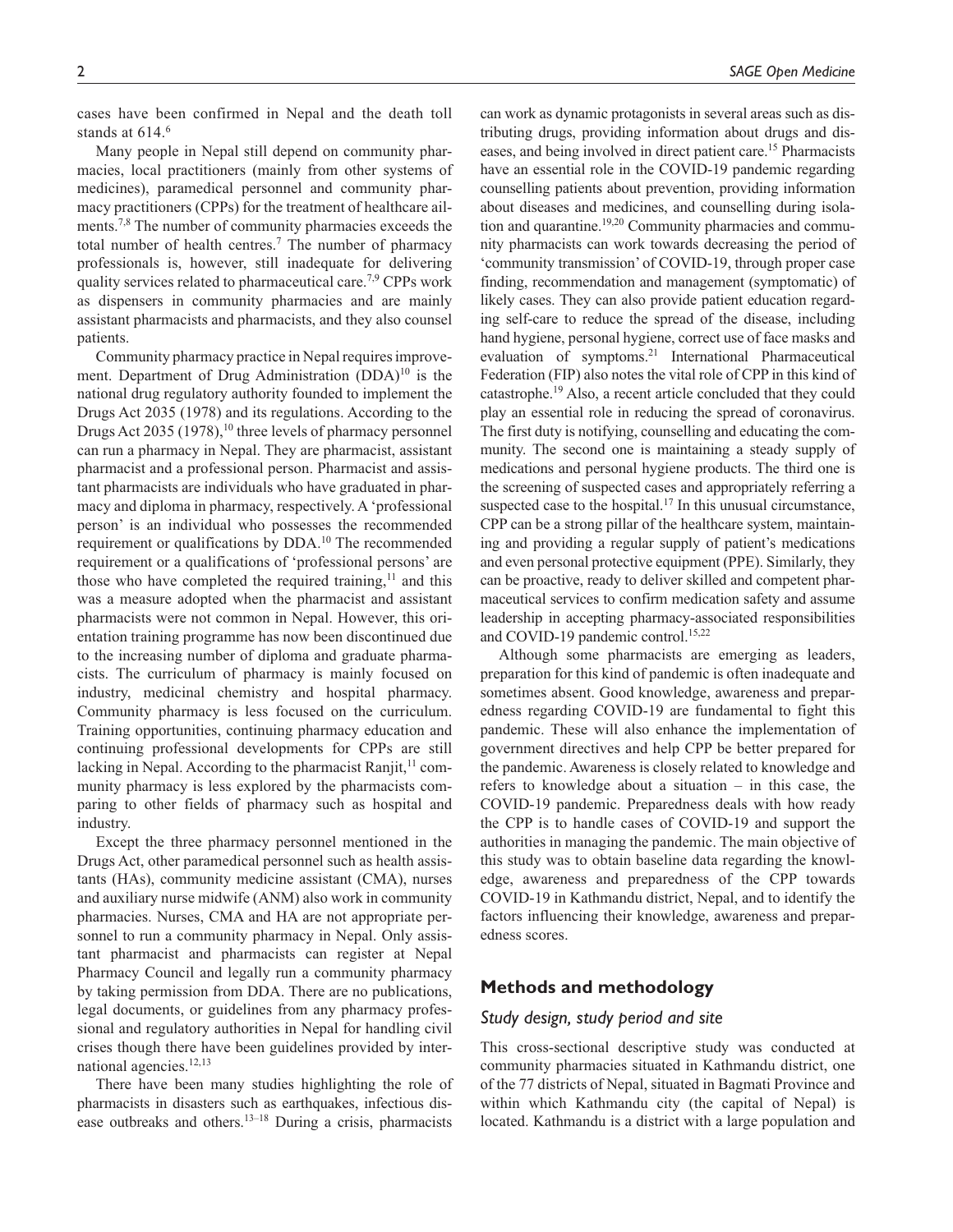more facilities than other districts in Nepal. The data collection was performed from 10 February to 25 March 2020. This was a period when there were few cases of COVID-19 in Nepal and was the beginning of the epidemic in the country.

### *Study population, inclusion and exclusion criteria*

The study population comprised community pharmacies located in Kathmandu district listed in the directory of DDA. According to DDA, there are around 13,000 registered allopathic community pharmacies in Nepal. In Kathmandu district, there were  $2430$  retail pharmacies.<sup>23</sup> During data collection, any CPPs involved in dispensing medicines, irrespective of their educational qualifications, and employed or working at community pharmacies were eligible to be included in the study.

#### *Inclusion criteria*

CPPs eager to take part and complete the consent form were enrolled in this study.

Community pharmacies which are registered with  $DDA.<sup>23</sup>$ 

### *Exclusion criteria*

Community pharmacies dealing with other medicines such as herbal medicines and veterinary medicines, besides allopathic medicines, were excluded, as the maximum number of people visit pharmacies for allopathic medicines.

CPPs, who did not complete the questionnaire, were also excluded from this study.

The sample size was calculated, using the list of recorded community pharmacies, which was taken from the directory of DDA. With eight pharmacies as the sampling interval, using a convenience sampling method, 304 community pharmacies were calculated for the study. Due to the restrictions imposed by the pandemic, the survey had to be stopped after 81 pharmacies were completed.

# *Variables*

*Independent variables.* The independent variables comprised of socio-demographic characteristics (age, gender) and work profile (working experience (in years), information resource used for drug information, educational qualification) of CPPs. The independent variable also included the different features of community pharmacies such as the number of medicines available in a pharmacy, the usual number of patients seen each day and location of community pharmacy.

*Dependent variables.* The dependent variables encompassed knowledge, awareness and preparedness regarding COVID-19 pandemic among CPPs employed in the community pharmacy.

According to the FIP, CPPs in both the unaffected and outbreak-influenced areas are frequently the primary point of contact with the health system for patients with healthrelated queries/concerns or needing information and dependable advice.<sup>19</sup>

Based on prior studies done in other countries, hence, we chose knowledge, awareness and preparedness as the dependent variables. This study will produce the reference point of information on knowledge, awareness and preparedness of CPPs on COVID-19, which will add support in developing forthcoming interventional studies that will eventually help CPPs to prepare for COVID-19 and other infectious diseases.

### *Data collection tool*

The questionnaire included questions on knowledge, awareness and preparedness about COVID-19 (Supplemental Appendix 1). At the time of conducting the study, there were few literatures available, so the study team developed a questionnaire based on available literature and information on COVID-19. The study team also discussed with a microbiologist while developing the questionnaire. The topics of interest while developing the instrument for data collection were community pharmacy service in the time of public health emergencies and community pharmacy preparedness to prevent and control the pandemic of COVID-19 and the sources of information used by CPPs during the pandemic. Standard resources such as the WHO website and FIP website were visited while gathering information on various aspects of COVID-19. The basic standard in developing a Likert-type scale<sup>24</sup> and knowledge, awareness and practice tool was followed.<sup>25</sup> There were questions and statements in four sections (demographics, knowledge, awareness and preparedness).

The questionnaire was pretested at two different study sites (Lalitpur and Bhaktapur districts, adjacent to Kathmandu district) that have demographic and related information comparable to the respondents of the main study. During the pretesting, we included assistant pharmacist, pharmacist, nurses, CMA and others (HAs) in the study. Content validation was completed by referring the questionnaire to subject experts (community pharmacist-1, clinical pharmacist-1, pharmacologist-1 and microbiologist-1). The questionnaire was tested for face validity among 10 community pharmacies. The data obtained during pretesting were not included in the study. Internal consistency was measured by calculating Cronbach's alpha, $26$  which was 0.70, demonstrating 'acceptable' reliability. The comprehensibility and ease of understanding of the questionnaire were also studied. After the pilot study, the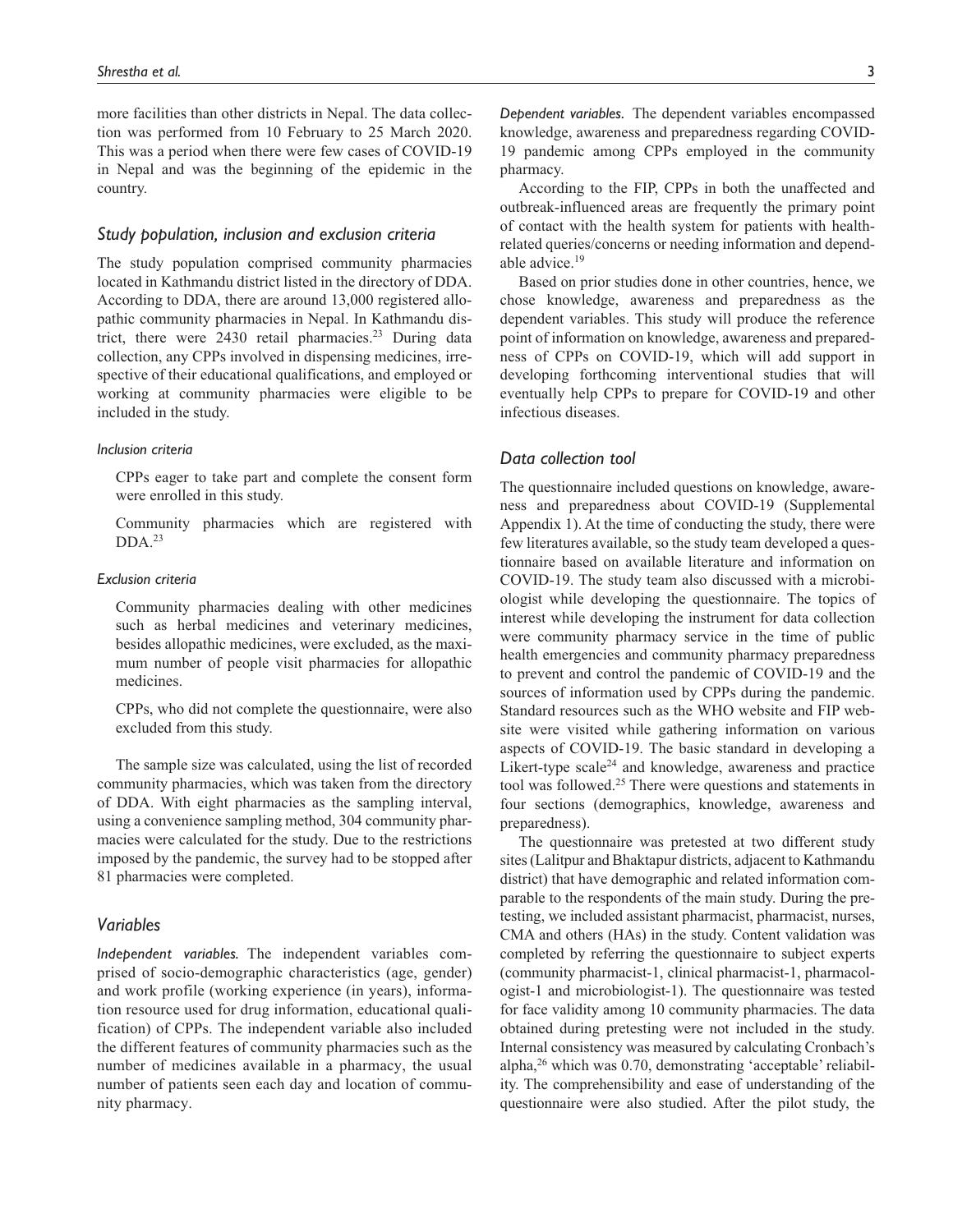questionnaire was revised after discussion with the research team and experts from pharmacy and microbiology. Some items were removed from the questionnaire.

Out of four sections, section 1 included eight items related to socio-demographic and related information of CPPs: age, gender, working experience, information resources used for drug information, qualifications, the usual number of patients visiting the pharmacy daily, number of brands of medicines in pharmacy and location of the community pharmacy. The number of brands here means the availability of different brands of the same generic medicine in the community pharmacy.

Section 2 included 11 items designed to evaluate CPP knowledge regarding coronavirus. A score of '2' was given for each correct response, and a score of '1' for an incorrect response. Section 3 comprised 9 items and aimed to study CPP awareness about coronavirus. Section 4 included eight items and aimed to assess CPP preparedness towards handling COVID-19. For sections 3 and 4, the Likert-type scale was used for obtaining the degree of agreement or disagreement with the statements. A score of '2' was given for response 'agree', and a score of '1' was given for responses 'disagree' and 'neutral'. Some statements in the questionnaire were negatively phrased, and their scores reversed while calculating the total score.

### *Ethical approval*

Before starting the study, ethical approval was obtained from the Institutional Research Committee (IRC) of KIST Medical College and Teaching Hospital, Gwarko, Lalitpur, Nepal (Ref. 2076/77/37). Written informed consent was obtained from individual respondents.

### *Data collection procedure*

To collect the data from CPPs, the data collector (a student currently pursuing a Master's in pharmacy) visited the community pharmacies personally and collected the responses. Before the study, a brief training was provided to the data collector by the principal investigator. The correct answers to the questionnaire were not provided to the data collector for avoiding bias. Before collecting data, the data collector provided an overview of the study, objectives, risks and benefits to the respondents. Written informed consent was obtained from those who agreed to participate. The respondents completed the questionnaires in the presence of the assigned data collector.

### *Scoring system*

Demographic data and knowledge, awareness and preparedness of CPPs towards COVID-19 were analysed. For the knowledge section, each correct response was given a score '2' and wrong response '1'. For awareness and preparedness, the degree of agreement with the statement was noted. For disagreement, we gave a score of 1, and for the agreement, we gave a score of 2. From section 3, that is, awareness section, statement number 6 'Coronavirus infection can be prevented by using a simple surgical mask' was reverse scored. Similarly, from section 4, preparedness, statement number 1 'No action needs to be done in the absence of any symptoms of corona infection', and statement number 6 'Antibiotics can be used to treat corona infection symptoms' were reverse scored.

### *Statistical analysis*

Statistical Package for the Social Sciences (SPSS), version 26 (SPSS, Inc., Chicago, IL, USA), was used for performing data entry and analysis. Normality of distribution of continuous variables was tested using the Shapiro–Wilk test at 5% level of significance. All categorical variables were presented as frequencies and percentages, and continuous variables were shown as mean  $\pm$  standard deviation (SD). To compare knowledge, awareness and preparedness scores among different subgroups of respondents, one-sample independent t-test and one-way analysis of variance (ANOVA) were used. The  $p$  value  $\leq 0.05$  was considered statistically significant. Post hoc analyses were performed using the Bonferroni test.

# **Results**

### *Demographic and related features of the CPPs*

Table 1 shows demographic and related features of the CPPs. In total, 81 CPPs working at different community pharmacies completed the questionnaire. Mean  $\pm$  SD age was  $26.70 \pm 5.29$  years. Majority of the respondents were male  $(n=52, 64.2\%)$ . Most  $(40.7\%)$  had work experience between 1 and 5 years. Almost half (45.7%) of the respondents had an educational qualification of Diploma in Pharmacy.

# *Knowledge of COVID-19 among CPPs*

Table 2 shows knowledge of COVID-19 among CPPs. Respondents obtained a mean score of 1.60 (maximum possible score=2) for the statement 'Corona is a virus species'. The lowest mean score was obtained for the response 'The respiratory droplets can enter the mouths, noses or eyes of people who are nearby or possibly be inhaled into the lung'.

### *Awareness of COVID-19 among CPPs*

Table 3 shows the awareness of COVID-19 among CPPs. Respondents scored highest for the response 'The symptoms of coronavirus infection are nasal discharge, nasal block, fever and breathing difficulties' and the lowest score was obtained for the response 'Infection with coronavirus can be fatal', suggesting that the respondents were unaware that the COVID-19 can kill the affected individual.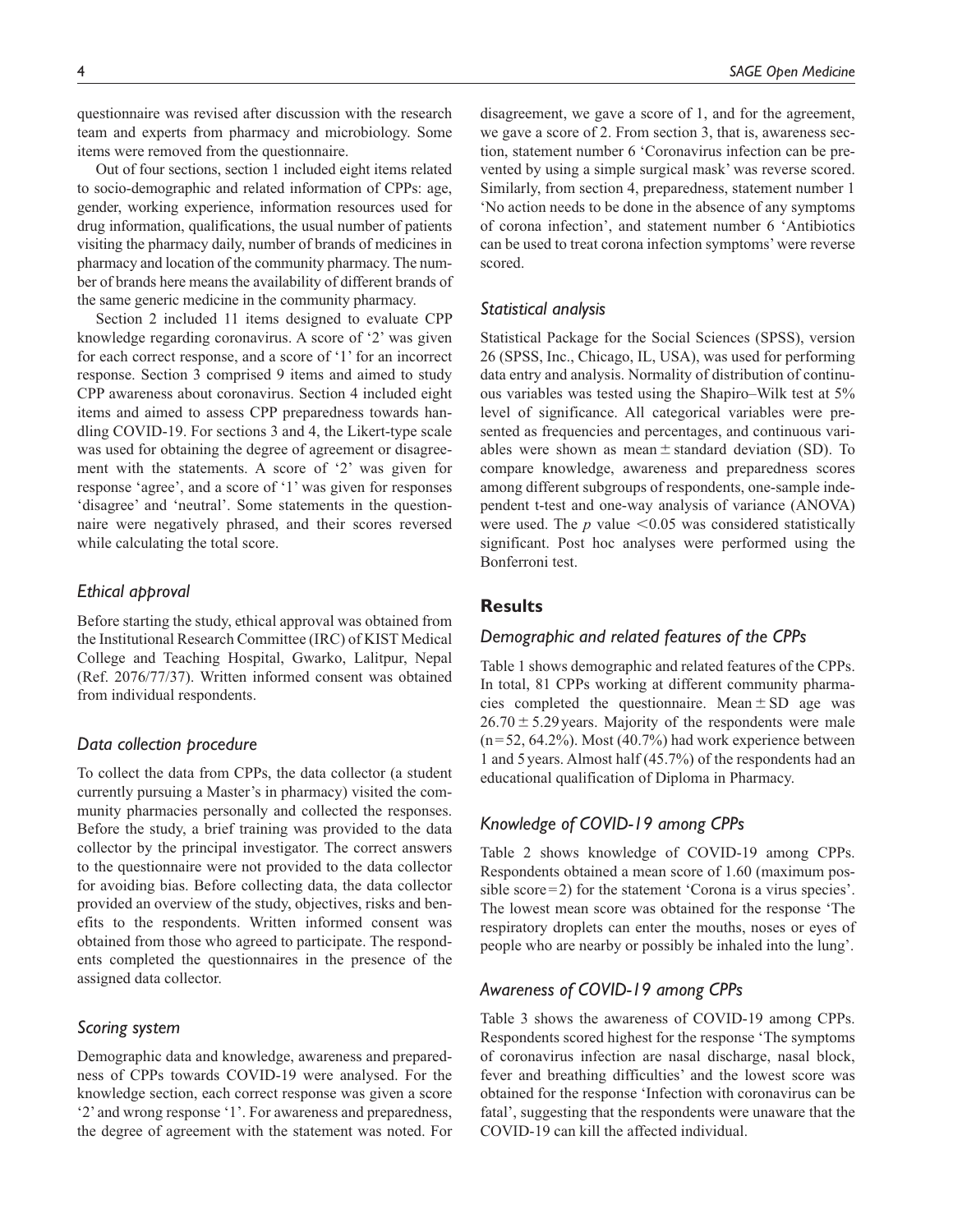| Demographic and<br>related features          | Categories                         | n                       | %    |
|----------------------------------------------|------------------------------------|-------------------------|------|
| Age (mean $\pm$ SD = 26.70 $\pm$ 5.29 years) |                                    |                         |      |
| Age group                                    | $Up$ to $30$                       | 64                      | 79.0 |
|                                              | More than 30                       | 17                      | 21.0 |
| Gender                                       | Male                               | 52                      | 64.2 |
|                                              | Female                             | 29                      | 35.8 |
| Work experience                              | $<$ I year                         | 22                      | 27.2 |
|                                              | $I - 5$ years                      | 33                      | 40.7 |
|                                              | $>$ 5 years                        | 26                      | 32.1 |
| Information resource                         | Internet                           | 50                      | 61.7 |
| used for drug                                | Pharmacology textbooks             | $\overline{14}$         | 17.3 |
| information                                  | <b>CIMS</b>                        | $\overline{2}$          | 14.8 |
|                                              | Others                             | 5                       | 6.2  |
| Qualification of                             | Diploma in pharmacy <sup>a</sup>   | 37                      | 45.7 |
| dispenser at a                               | Bachelor in pharmacy <sup>a</sup>  | 19                      | 23.5 |
| community pharmacy                           | Master's in pharmacy <sup>a</sup>  | $\overline{2}$          | 2.5  |
|                                              | <b>CMA</b>                         | 13                      | 16.0 |
|                                              | Nursing                            | $\overline{2}$          | 2.5  |
|                                              | Othersb                            | 8                       | 9.9  |
| Number of medicines                          | >500                               | 17                      | 21.0 |
| available in a                               | $500 - 1000$                       | 27                      | 33.3 |
| pharmacy                                     | > 1000                             | 37                      | 45.7 |
| Average number of                            | $10 - 50$                          | 29                      | 35.8 |
| patients per day                             | $50 - 100$                         | 35                      | 43.2 |
|                                              | >100                               | 17                      | 21.0 |
| Location of                                  | Near hospital                      | 38                      | 46.9 |
| community pharmacy                           | Far away from the hospital<br>area | 18                      | 22.2 |
|                                              | In the core city                   | 21                      | 25.9 |
|                                              | Others                             | $\overline{\mathbf{4}}$ | 4.9  |

**Table 1.** Demographic and related features of the community pharmacy practitioners (N = 81).

SD: standard deviation; CIMS: Current Index of Medical Specialties; CMA: Community Medical Assistant; HA: health assistant; ANM: auxiliary nurse midwife.

aProfessional community pharmacy practitioners.

**bOthers include HA and ANM.** 

# *Preparedness with regard to COVID-19 among CPPs*

Table 4 shows the preparedness with regard to COVID-19 among CPPs. A relatively high score was obtained for the response 'If the patient has travel history from the infected areas with the symptoms, they should be advised immediate hospitalization'. The lowest score was obtained for the response 'Pharmacies must have an adequate number of medicines to dispense for viral infections including corona'.

# *Total knowledge, awareness and preparedness scores among different subgroups of respondents*

Table 5 shows the mean scores among different subgroups of respondents. Significant differences in knowledge and

preparedness scores were found among individuals with different levels of work experience, between knowledge-preparedness and work experience, location of community pharmacy and qualification of the dispenser. The awareness and preparedness scores were different among pharmacies with a different number of medicines available. Preparedness scores varied according to the number of medicines available and average number of patients visiting the pharmacy daily. No significant difference in terms of age group, gender, information resource used for drug information in the knowledge, awareness and preparedness score were noted.

# *Post hoc analyses of statistically significant variables*

As tabulated in Table 6, a significant difference was noted between the scores obtained by respondents with a work experience of  $\leq$ 1 year and  $>$ 5 years ( $p$ =0.020). Significance difference was also noted between the scores obtained by respondents working in a pharmacy near the hospital and far away from the hospital area  $(p=0.002)$ . Similarly, the difference was noted between the scores obtained by respondents working in the core city and near the hospital  $(p=0.091)$ . A significant difference was noted between the scores obtained by respondents working in pharmacies of different sizes, that is, with more than 500 medicines and 50–100 medicines  $(p=0.001)$ , 500–1000 medicine and more than 1000 medicines ( $p = 0.006$ ) and with a work experience of  $\leq 1$  year and  $>$ 5 years ( $p$  = 0.020).

Significant difference was noted between the scores obtained by respondents with a work experience of less than 1 year and 1–5 years ( $p < 0.001$ ), and 1–5 years and more than 5 years  $(p=0.026)$ . Significant differences were noted in the educational qualifications of respondents between diploma in pharmacy and CMA  $(p=0.001)$ , Bachelor in pharmacy and CMA  $(p=0.002)$  and CMA and others  $(p=0.046)$ . Similarly, about the size of the pharmacy, a significant difference was found between pharmacies with more than 1000 brands of medicines and with less than 500 brands of medicines  $(p=0.045)$ .

# **Discussion**

During the time of COVID-19, many studies are being conducted to assess knowledge, attitude and practice among the different study populations.<sup>27-29</sup> However, the current study provides the first portrayal of the knowledge, awareness and preparedness among CPPs working in Kathmandu district of Nepal, regarding COVID-19 pandemic.

Education for all CPPs is vital in a country like Nepal, where people prefer to visit community pharmacies for minor symptoms like cough, flu and fever rather than going to doctors which is quite expensive. Dealing with the complexity of COVID-19 requires that each CPPs acquires baseline knowledge and the minimum set of skills such as wearing PPEs to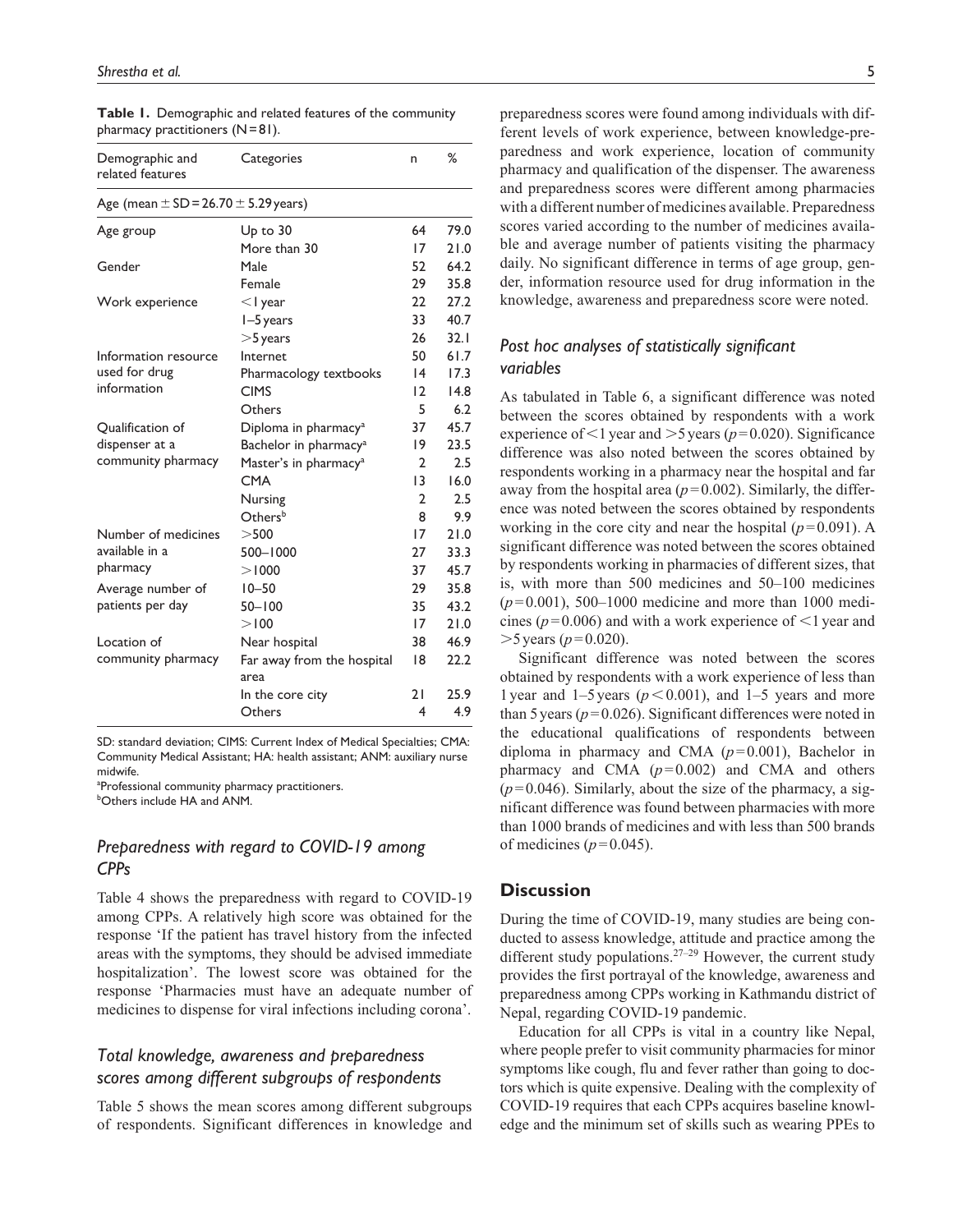#### **Table 2.** Community pharmacy practitioners' knowledge related to COVID-19.

| S. No.          | <b>Statement</b>                                                                                                                                        | Mean $\pm$ SD score<br>(maximum possible<br>$score = 2$ | 95% CI<br>(lower) | 95% CI<br>(upper) |
|-----------------|---------------------------------------------------------------------------------------------------------------------------------------------------------|---------------------------------------------------------|-------------------|-------------------|
|                 | Corona is a virus species.                                                                                                                              | $1.60 \pm 0.492$                                        | 1.50              | 1.71              |
| $\overline{2}$  | Coronavirus is a large family of the virus, which can cause illness like the<br>common cold and often more severe type diseases.                        | $1.53 \pm 0.502$                                        | 1.42              | 1.64              |
| 3               | Novel coronavirus (nCoV) is a new strain of coronavirus that has not been<br>previously identified in humans.                                           | $1.48 \pm 0.503$                                        | 1.37              | 1.59              |
| 4               | Middle East Respiratory Syndrome Coronavirus (MERS-CoV) and Severe Acute<br>Respiratory Syndrome Coronavirus (SARS-CoV) are also similar viral species. | $1.48 \pm 0.503$                                        | 1.37              | 1.59              |
| 5               | Coronaviruses are zoonotic, meaning they have the ability to transmit between<br>animals and people.                                                    | $1.51 \pm 0.503$                                        | 1.39              | 1.62              |
| 6               | Coronaviruses cause widespread respiratory system diseases in humans.                                                                                   | $1.51 \pm 0.503$                                        | 1.39              | 1.62              |
| 7               | Coronaviruses are capable of adapting to new environments through mutation.                                                                             | $1.51 \pm 0.503$                                        | 1.39              | 1.62              |
| 8               | The coronavirus outbreak started at the end of December 2019, as pneumonia<br>of unknown causal agent.                                                  | $1.58 \pm 0.497$                                        | 1.47              | 1.69              |
| 9               | Coronavirus spreads from person to person among close contacts.                                                                                         | $1.54 \pm 0.501$                                        | 1.43              | 1.65              |
| $\overline{10}$ | The respiratory droplets can enter the mouths, noses or eyes of people who<br>are nearby or possibly be inhaled into the lungs.                         | $1.40 \pm 0.492$                                        | 1.29              | 1.50              |
| $\perp$         | Coronavirus infection does not spread via thoroughly cooked and properly<br>handled foods.                                                              | $1.43 \pm 0.498$                                        | 1.32              | 1.54              |

COVID-19: coronavirus disease 2019; SD: standard deviation; CI: confidence interval.

|  |  | Table 3. Community pharmacy practitioner's awareness of aspects related to COVID 19 |  |  |
|--|--|-------------------------------------------------------------------------------------|--|--|
|  |  |                                                                                     |  |  |

|              | S. No. Statement                                                                                             | Mean $\pm$ SD score<br>(maximum possible (lower)<br>$score = 2$ | 95% CI | 95% CI<br>(upper) |
|--------------|--------------------------------------------------------------------------------------------------------------|-----------------------------------------------------------------|--------|-------------------|
|              | The symptoms of coronavirus infection are nasal discharge, nasal block, fever and<br>breathing difficulties. | l.70 $\pm$ 0.459                                                | l.60   | 1/8               |
| $\mathbf{2}$ | Coronavirus gets spread easily by contact with infected people.                                              | $1.62 \pm 0.489$                                                | 1.51   | 1.73              |
| 3            | Coronavirus infections have already been diagnosed in Nepal.                                                 | $1.58 \pm 0.497$                                                | 1.47   | 1.69              |
| 4            | Coronavirus is seen in people who have travelled from affected areas.                                        | $1.51 \pm 0.503$                                                | 1.39   | 1.62              |
| 5            | Infection with coronavirus can be fatal.                                                                     | $1.47 \pm 0.502$                                                | 1.36   | 1.58              |
| 6            | Coronavirus infection can be prevented by using a simple surgical mask. <sup>a</sup>                         | $1.56 \pm 0.500$                                                | 1.44   | 1.67              |
| 7            | People infected by coronavirus should be screened and quarantined.                                           | $1.54 \pm 0.501$                                                | 1.43   | 1.65              |
| 8            | People should not travel to infected areas for preventing the spread of this viral infection.                | $1.56 \pm 0.500$                                                | 1.44   | 1.67              |
| 9            | Only 2% of the infected people have died from the coronavirus.                                               | $.51 \pm 0.503$                                                 | 1.39   | 1.62              |

COVID-19: coronavirus disease 2019; SD: standard deviation; CI: confidence interval. <sup>a</sup>The statement was negatively scored.

enable them to be aware, plan, take self-prevention measures and respond to COVID-19 patients.

In this study, the educational qualifications of the majority (45.7%) of dispensers working at community pharmacies were 'Diploma in Pharmacy' followed by 'Bachelor in pharmacy' (23.5%). The findings of the study are in contrast to other studies conducted at several community pharmacies in Nepal, where there was a lower number of diploma in pharmacy and Bachelor in pharmacy.8,30,31 The possible reason may be a growing number of graduating assistant pharmacists and pharmacists in Nepal.7,9 Diploma in pharmacy is a 3-year full-time course at the diploma level, and Bachelor in pharmacy is an undergraduate programme and a 4-year course. In community pharmacy practice, there is not much difference in the scope of work of these two categories. A person who has completed Diploma pharmacy works as an 'Assistant Pharmacist' and one with a Bachelor in pharmacy works as 'Pharmacist'. In this study, around 30% of dispensers working at community pharmacies were found to be paramedics such as a nurse, CMA, HA, ANM and those with orientation programme not having a pharmacy degree, as most of the owner of community pharmacies hire CMA, HA and ANM as they work at lower salaries and are also skilled in doing minor surgeries, dressing and immunizations. The regulations in the country allow these professionals to dispense medicines as per the Drugs Act.<sup>10</sup> Before diploma in pharmacy became established, there was a 3-month orientation course which was offered to individuals already involved in running pharmacies and those who were interested in running one. According to Nepal Pharmacy Council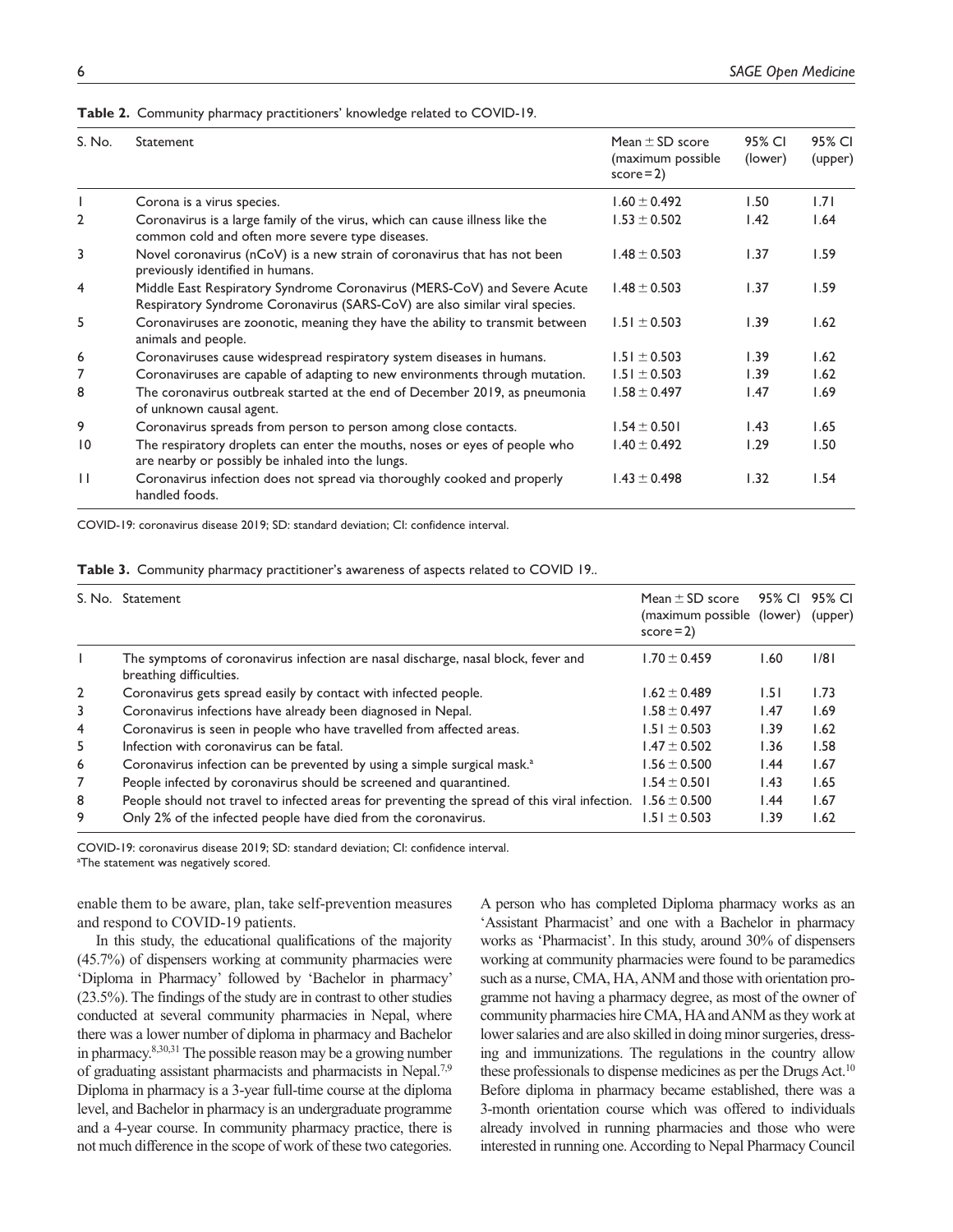# **Table 4.** Community pharmacists' preparedness towards handling of COVID 19 pandemic.

|                | S. No. Statement                                                                                                                  | Mean $\pm$ SD score<br>(maximum possible<br>$score = 2$ | 95% CI<br>(lower) | 95% CI<br>(upper) |
|----------------|-----------------------------------------------------------------------------------------------------------------------------------|---------------------------------------------------------|-------------------|-------------------|
|                | No action needs to be done in the absence of any symptoms of corona infection. <sup>a</sup>                                       | $1.68 \pm 0.470$                                        | 1.58              | 1.78              |
| 2              | Frequent handwashing may be the best prevention for corona infection spreading.                                                   | $1.52 \pm 0.503$                                        | .4                | 1.63              |
| 3              | The patient has to be advised home quarantine for 14 days in the presence of any<br>symptoms.                                     | $1.69 \pm 0.465$                                        | 1.59              | 1.79              |
| $\overline{4}$ | If the patient has travel history from the infected areas with the symptoms, they<br>should be advised immediate hospitalization. | $1.70 \pm 0.459$                                        | 1.60              | 1.81              |
| 5              | Pharmacies should be equipped with more manpower for managing this emergency.                                                     | $1.59 + 0.494$                                          | 1.48              | 1.70              |
| 6              | Antibiotics can be used to treat coronavirus infection symptoms. <sup>a</sup>                                                     | $1.36 \pm 0.482$                                        | I.25              | 1.46              |
| 7              | Pharmacies must have an adequate number of medicines to dispense for viral<br>infections, including corona.                       | $1.32 \pm 0.470$                                        | I.22              | 1.42              |
| 8              | Pharmacists should inform the nearest hospital if they come across a COVID-19 case.                                               | $1.62 \pm 0.489$                                        | 1.51              | 1.73              |

COVID-19: coronavirus disease 2019; SD: standard deviation; CI: confidence interval. aThe statement was negatively scored.

|  | Table 5. Total knowledge, awareness and preparedness scores among different subgroups of respondents. |  |  |  |  |  |  |
|--|-------------------------------------------------------------------------------------------------------|--|--|--|--|--|--|
|--|-------------------------------------------------------------------------------------------------------|--|--|--|--|--|--|

| Demographic and        | Categories                      | Knowledge                |                    | Awareness                |                      | Preparedness         |                    |
|------------------------|---------------------------------|--------------------------|--------------------|--------------------------|----------------------|----------------------|--------------------|
| related features       |                                 | $Mean + SD$<br>score     | b value            | $Mean + SD$<br>score     | b value              | $Mean + SD$<br>score | p value            |
| Age (in years)         | $Up$ to $30$                    | $16.43 \pm 3.91$         | 0.549a             | $14.01 \pm 2.38$         | 0.874a               | $12.56 \pm 2.79$     | 0.585a             |
|                        | More than 30                    | $17.05 \pm 3.21$         |                    | $14.11 \pm 2.20$         |                      | $12.17 \pm 1.42$     |                    |
| Gender                 | Male                            | $16.51 \pm 3.63$         | 0.877a             | $13.80 \pm 2.11$         | $0.238$ <sup>a</sup> | $12.67 \pm 2.61$     | 0.372a             |
|                        | Female                          | $16.65 \pm 4.05$         |                    | $14.44 \pm 2.66$         |                      | $12.13 \pm 2.50$     |                    |
| Work experience        | $<$ I year                      | $15.13 \pm 4.18$         | 0.022 <sup>b</sup> | $14.18 \pm 2.98$         | 0.931 <sup>b</sup>   | $11.00 \pm 2.69$     | 0.000 <sup>b</sup> |
|                        | I-5 years                       | $16.33 \pm 3.52$         |                    | $14.03 \pm 2.22$         |                      | $13.75 \pm 2.30$     |                    |
|                        | $>5$ years                      | $18.07 \pm 3.23$         |                    | $13.92 \pm 1.87$         |                      | $12.11 \pm 2.00$     |                    |
| Information resource   | Internet                        | $16.40 \pm 4.00$         | 0.822 <sup>b</sup> | $13.66 \pm 2.42$         | 0.221 <sup>b</sup>   | $12.62 \pm 2.73$     | 0.639 <sup>b</sup> |
| used for drug          | Pharmacology textbooks          | $16.28 \pm 3.64$         |                    | $14.42 \pm 2.13$         |                      | $11.92 \pm 2.73$     |                    |
| information            | <b>CIMS</b>                     | $17.08 \pm 3.36$         |                    | $14.50 \pm 2.11$         |                      | $12.91 \pm 2.02$     |                    |
|                        | Others                          | $17.80 \pm 3.11$         |                    | $15.60 \pm 1.81$         |                      | $11.60 \pm 1.81$     |                    |
| Qualification of       | Diploma in pharmacy             | $17.62 \pm 3.60$         | $0.031^{b,c}$      | $14.27 \pm 2.15$         | 0.360 <sup>b</sup>   | $11.97 \pm 2.58$     | 0.000 <sup>b</sup> |
| dispenser at a         | Bachelor in pharmacy            | $15.73 \pm 4.09$         |                    | $14.05 \pm 3.00$         |                      | $11.78 \pm 2.74$     |                    |
| community pharmacy     | Master's in pharmacy            | $16.5 \pm 6.36$          |                    | $13.00 \pm 1.41$         |                      | $10.50 \pm 2.12$     |                    |
|                        | <b>CMA</b>                      | $14.84 \pm 2.85$         |                    | $12.84 \pm 1.62$         |                      | $15.15 \pm 0.37$     |                    |
|                        | Nursing                         | $22.00 \pm 0.00$         |                    | $15.00 \pm 0.00$         |                      | $15.00 \pm 0.00$     |                    |
|                        | Others (HA, ANM)                | $15.12 \pm 2.85$         |                    | $14.87 \pm 2.41$         |                      | $12.00 \pm 1.30$     |                    |
| Number of medicines    | >500                            | $15.52 \pm 4.31$         | 0.999 <sup>b</sup> | $12.76 \pm 2.30$         | 0.000 <sup>b</sup>   | $11.17 \pm 2.89$     | 0.049 <sup>b</sup> |
| available in pharmacy  | 500-1000                        | $16.59 \pm 3.76$         |                    | $15.37 \pm 2.15$         |                      | $12.59 \pm 2.24$     |                    |
| (size of the pharmacy) | > 1000                          | $15.56 \pm 3.60$         |                    | $13.64 \pm 2.03$         |                      | $13.00 \pm 2.49$     |                    |
| Average number of      | $10 - 50$                       | $15.72 \pm 4.02$         | 0.187 <sup>b</sup> | $13.58 \pm 2.35$         | 0.263 <sup>b</sup>   | $11.58 \pm 2.75$     | 0.062 <sup>b</sup> |
| patients per day       | $50 - 100$                      | $16.65 \pm 3.76$         |                    | $14.51 \pm 2.53$         |                      | $13.02 \pm 2.44$     |                    |
|                        | > 100                           | $17.82 \pm 3.06$         |                    | $13.82 \pm 1.70$         |                      | $12.88 \pm 2.17$     |                    |
| Location of community  | Near hospital                   | $18.23 \pm 3.44$         | 0.000 <sup>b</sup> | $14.60 \pm 2.38$         | 0.070 <sup>b</sup>   | $12.78 \pm 2.38$     | 0.076 <sup>b</sup> |
| pharmacy               | Far away from the hospital area | $14.44 \pm 3.55$         |                    | $14.33 \pm 2.27$         |                      | $12.00 \pm 2.72$     |                    |
|                        | In the core city                | $15.90 \pm 3.23$         |                    | $13.04 \pm 2.10$         |                      | $12.71 \pm 2.59$     |                    |
|                        | Urban area                      | $13.66 \pm 4.61$         |                    | $12.66 \pm 1.15$         |                      | $9.00 \pm 1.73$      |                    |
|                        | Rural                           | $\overline{\phantom{0}}$ |                    | $\overline{\phantom{0}}$ |                      | -                    |                    |

SD: standard deviation; CIMS: current index of medical specialties; CMA: community medical assistant; HA: health assistant; ANM: auxiliary nurse midwife; ANOVA: analysis of variance.

Bold values highlight the statistical significance.

alndependent-samples t-test at alpha = 0.05.

<sup>b</sup>One-way ANOVA at alpha = 0.05.

cPost hoc analysis showed no statistical significance.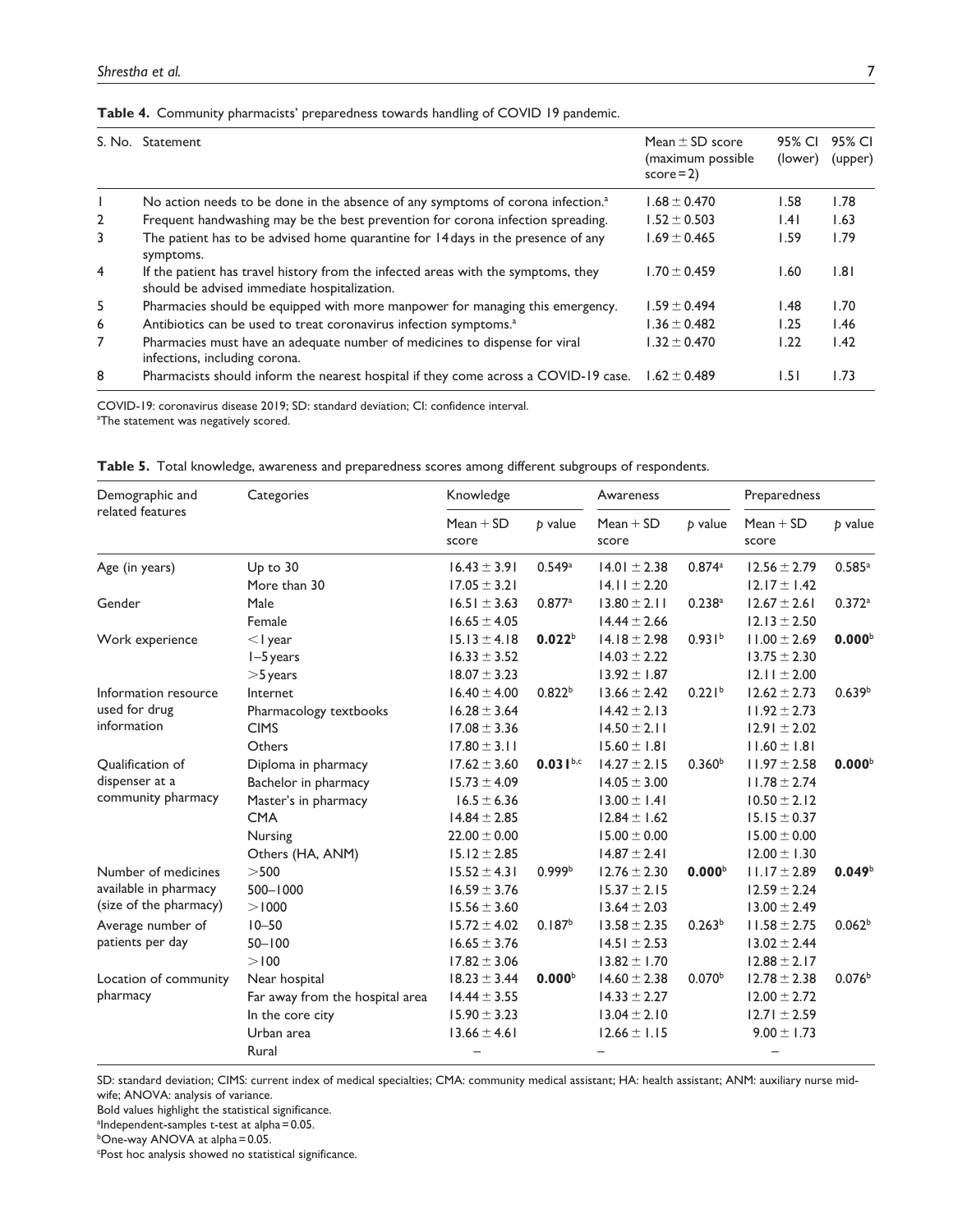Part I: Knowledge scores

| Variables                                                             | Factors (I)          | Group (I)                       | Mean<br>difference (I-J) | $p$ value <sup>a</sup> |
|-----------------------------------------------------------------------|----------------------|---------------------------------|--------------------------|------------------------|
| Work experience                                                       | $>$ 5 years          | $<$   year                      | 2.940                    | 0.020                  |
| Location of the pharmacy                                              | Near hospital        | Far away from the hospital area | 3.792                    | 0.002                  |
| Part II: Awareness scores                                             |                      |                                 |                          |                        |
| Variables                                                             | Factors              | Group                           | Mean<br>difference       | $p$ value <sup>a</sup> |
| Number of medicines available in                                      | >500                 | 500-1000                        | $-2.605$                 | 0.001                  |
| pharmacy (size of the pharmacy)                                       | > 1000               | 500-1000                        | $-1.721$                 | 0.006                  |
| Part III: Preparedness scores                                         |                      |                                 |                          |                        |
| Variables                                                             | Factors              | Group                           | Mean<br>difference       | p value <sup>a</sup>   |
| Work experience                                                       | $<$ I year           | $I-5$ years                     | $-2.75758$               | 0.000                  |
|                                                                       |                      | $>$ 5 years                     | 1.64219                  | 0.026                  |
| Qualifications of the community                                       | Diploma in pharmacy  | <b>CMA</b>                      | $-3.18087$               | 0.001                  |
| pharmacy practitioner                                                 | Bachelor in pharmacy | <b>CMA</b>                      | $-3.36437$               | 0.002                  |
|                                                                       | Othersb              | <b>CMA</b>                      | 3.15385                  | 0.046                  |
| Number of medicines available in<br>the pharmacy/size of the pharmacy | > 1000               | >500                            | 1.82353                  | 0.045                  |

**Table 6.** Post hoc analyses of factors influencing community pharmacy practitioners' knowledge, awareness and preparedness scores.

CMA: community medical assistant; HA: health assistant; ANM: auxiliary nurse midwife.

Bold values highlight the statistical significance.

<sup>a</sup>Post hoc analysis using Bonferroni test at alpha = 0.05. Only the p values with statistical significance are shown in the table.

**bOthers include HA and ANM.** 

(NPC), there are at present 2590 pharmacists, and 4847 pharmacy assistants registered.<sup>9</sup>

We found nearly two-thirds of CPPs use the Internet as a medium to obtain information related to drugs and diseases. In several prior studies conducted in Nepal, it has been stated that participants of the study use the Internet significantly to search for information.<sup>32–34</sup> The findings of this study were similar to published studies conducted in Saudi Arabia, where social media was the primary source of information.35–37 A decade ago, the Current Index of Medical Specialties (CIMS) used to be the primary source of drug information available at community pharmacies. $30$  The possible reason is due to the increasing number of mobile phones and easy access to internet among the CPPs, which may lead to the maximum use of the internet for obtaining information on drugs and diseases. During the time of the pandemic, there is a high chance of misinformation and false news. So, it is necessary to provide quality information to patients or healthcare professionals. Pharmacists play an important role in providing quality information about diseases and medications. We found that there is a shift to social media and applications due to easy access to mobile phones and the Internet. The augmented usage of smartphones and various medical apps by healthcare professionals, especially community pharmacists, might help in disseminating information during the pandemic.<sup>38</sup>

COVID-19 is a global threat, and all pharmacists working in different sectors such as clinical, hospital and community settings have a crucial role to play. Community pharmacists can improve the well-being of their patients/consumers by upgrading their knowledge and skills about the disease management process. To improve their role in this global threat, community pharmacists can provide information to the patients or patients' caregivers or community on COVID-19, including management approaches, psychological counselling and advice, home care and safety approaches, drug–drug interactions and adverse drug reactions, and medical management of chronic comorbid illnesses, such as diabetes, hypertension, asthma and so on. Furthermore, CPPs can liaise with drug information centres, national health authorities and organizations to improve the use of information services provided by them.<sup>20,39</sup>

Ministry of Health and Population Nepal (MOHP)<sup>40</sup> is also posting COVID-19 occurrence updates and resource materials. Similarly, WHO is providing situation reports regarding COVID-19 for the public, doctors and healthcare professionals.3,6,41 FIP, which is an organization of pharmacists, has also published resource materials for community pharmacists.<sup>19</sup> Simultaneously, it sets extraordinary responsibilities on healthcare authorities and regulatory authorities to expand the accessibility of such resource materials by offering various methods for information delivery, expecting to improve knowledge,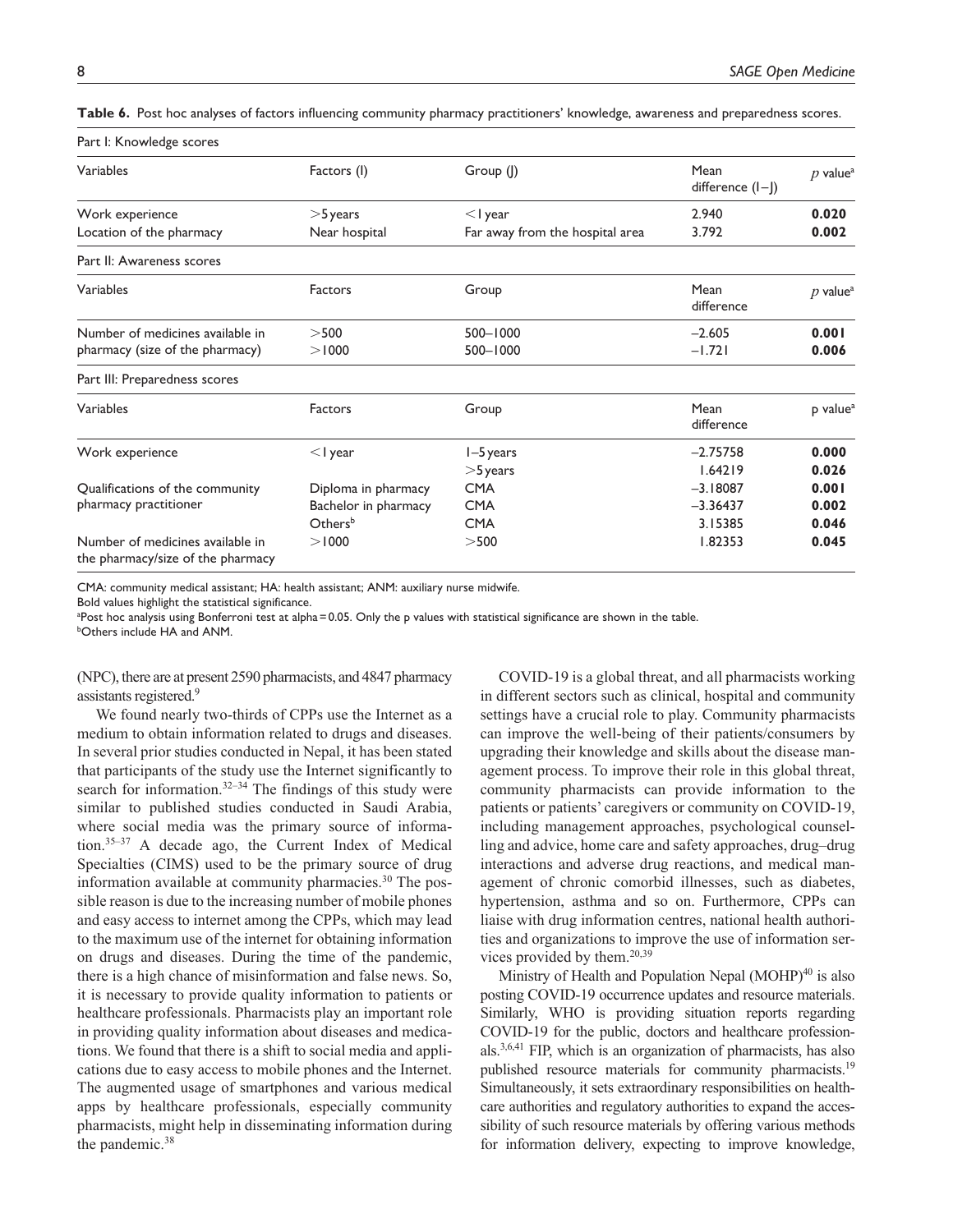awareness and preparedness levels. These educational courses can be vital for providing information and statistics to individuals, community, public and healthcare professionals. In the same way, virtual (online) seminars, online training and courses can also be useful in educating and raising alertness about COVID-19 and other emerging infectious diseases.

There was a significant difference between the knowledge scores of people with experience of less than 1 year and more than 5 years. It is understood that the year of experience influences the knowledge of individuals. In this case, probably they are likely to seek more information from others and also update themselves from available resources such as the Internet, newspapers and so on.<sup>42</sup> CPPs with greater work experience may have better experiential knowledge. Experiential learning emphasizes hands-on experience and real-world situations.<sup>43</sup> Their better experiential knowledge may have accounted for their higher scores. Las Vergnas has expanded on the work of Carl Rogers and mentions that patients live with their illnesses every day and are experts concerning their own experience of illness. Healthcare practitioners, like CPPs, should welcome and value the patients' experiential knowledge.<sup>44</sup>

Similarly, a significant difference was noticed between the CPP in the pharmacies close to the hospitals and far away from the hospitals. The reason could be related to the series of communications happening among the hospital staff on COVID-19 and its seriousness. There was a significant difference in the preparedness score between the CPPs working for less than 1 year and CPP working 1 to 5 years. The probable reason for this influence of years of experience is the fact that longer work experiences prepare individuals to handle any adverse situations such as the COVID 19 pandemic. Similarly, CMA was found to be more prepared than diploma pharmacy and Bachelor in pharmacy. CPPs working at pharmacies with more than 1000 medicines were found to be more prepared than that of those who work in pharmacies with less than 500 medicines. The reason could be the same as we discussed during the awareness section. Preparation and cooperation among healthcare professionals and sectors should be a significant experience to be learned from COVID-19.<sup>42</sup>

Community pharmacies are located near to the public and are easily accessible especially during the pandemic as people are afraid to travel to hospitals for minor signs and symptoms. CPPs have different roles such as providing information regarding COVID-19, early case identification, encouraging screening, education on face mask wearing, social distancing and so on. According to FIP, community pharmacies play a crucial role in preventing the spread of COVID-19.<sup>19</sup>

The study by Basheti et al.<sup>45</sup> found that there was a significant role for pharmacies in the management of epidemics/pandemics. Similarly, the study conducted at Macau showed the importance of community pharmacists who was given the responsibility of early identification of COVID-19 and patient referral to the hospital. They were also provided with the accountability of supply of medicines, the transmission of information to the community concerning the local condition of disease, whole infection development and methods for

personal fortification and inhibition of the transmission of COVID-19.<sup>22</sup> Similarly, other studies have also highlighted that community pharmacies and CPPs have a crucial role in the health system's response to the management of the pandemic.46–48 Community pharmacists have essential roles such as informing, advising and educating the patients visiting the community pharmacies and the community. Community pharmacists also have an essential role in maintaining a constant supply of medications and individual cleanliness goods. $21$ 

In our perspective, the findings of this study may contribute to identifying educational interventions, which may help policymakers and regulatory authorities such as the MOHP, DDA, NPC and other health and infectious diseases authorities in understanding the usefulness and importance of CPPs at the time of the pandemic or any other infectious diseases. In addition, the outcomes of this study may also contribute to planning, developing and strengthening intervention programmes to maintain the health of susceptible individuals.

### **Limitations**

The study has certain limitations, which must be acknowledged. First, the study was conducted only among CPPs working in community pharmacies of Kathmandu district and did not represent the pharmacy practitioners working at different settings such as a hospital or clinic or industries. Second, the small sample size might not be suitable for generalization. There might have been biases in the study since the study depended on a self-completed survey, self-informed records and self-perception. The investigators interviewed 81 CPPs from different pharmacies when there were 2430 retail pharmacies as per official publication by the DDA. With eight pharmacies as the sampling interval, using a convenience sampling method, authors should interview at least 304 community pharmacies in this study.

Nevertheless, due to sudden lockdown by the government of Nepal and to maintain social distancing, it was not possible to interview 304 community pharmacies, and we had to stop after completing 81 pharmacies. The third limitation is the methodology which can be biased, as many recent studies have demonstrated that the use of mixed methods (qualitative and quantitative) study is more relevant. The study was carried out only at community pharmacies dispensing allopathic medicines. The fourth limitation of this study was that we only studied community pharmacies, which were registered in DDA.

In addition, this study was done at a time when there was only one case reported in the country. Probably, now the existing scenario may be different from the time when the study was conducted. As of now, there are more cases in the country and globally, and hence the scenario may be different.

### **Recommendations**

Based on the findings of this study, several recommendations could be made to increase awareness among CPPs. Studies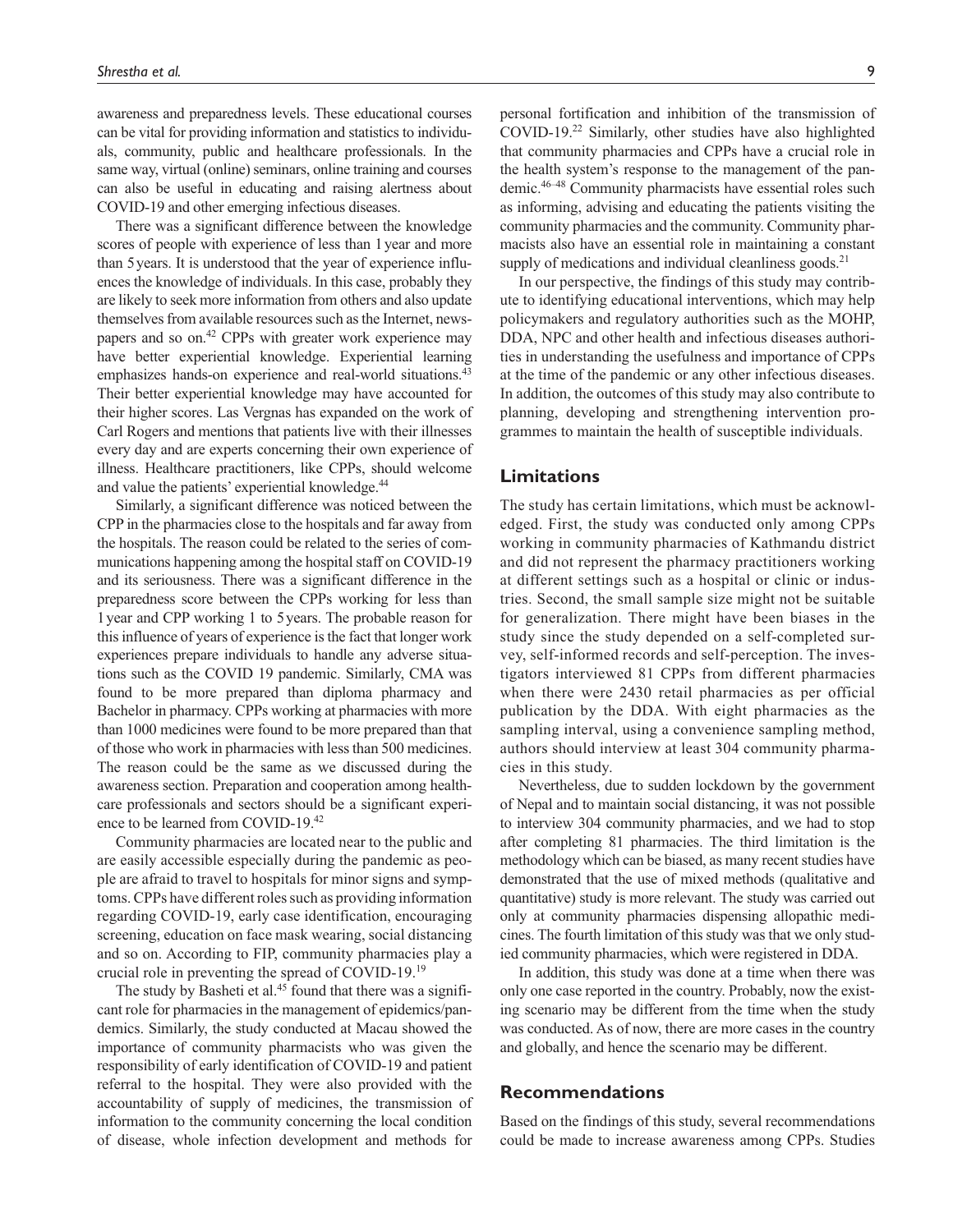evaluating pre- and post-study knowledge with educational interventions are recommended to further enhance the community pharmacists' knowledge on COVID-19, a significant public health emergency faced by many countries. Since this study was a pilot study, it could not include pharmacists employed in diverse pharmacy settings such as hospital pharmacy settings and clinical pharmacy settings. In future, their knowledge, awareness and preparedness can be assessed.

# **Conclusion**

The preliminary findings of this study showed that the knowledge was found to be higher in CPPs with an experience of more than 5 years. Similarly, the CPPs working at bigger community pharmacies are found to be more aware and prepared. Educational interventions can improve knowledge, awareness and preparedness scores.

### **Acknowledgements**

The authors would like to thank Mr. Ranish Shrestha (Infection Control Unit, Nepal Cancer Hospital and Research Center) for his guidance during the development of the questionnaire. The authors would like to acknowledge Ms. Yunima Sapkota, Mr. Ram Prasad Shrestha and Mr. Ramesh Bhasima for their assistance in the data collection. The authors would also like to thank Institutional Research Committee (IRC) of KIST Medical College, Gwarko, Lalitpur, Nepal, for expedited review of the proposal for ethical approval, and they wish to thank all the respondents of this study who actively participated and gave up their precious time.

### **Author contributions**

S.S., N.J., S.P. and P.R.S. conceived, designed the study, and finalized the methodology and tools used for the data collection. S.S. did pilot testing of the developed tools and N.J. assisted data collector while collecting data. S.S., S.P. and P.R.S. analysed the data and drafted the manuscript. All the authors made significant contributions to writing the manuscript and reviewing the literature. The final manuscript has been read and approved by all the authors.

### **Declaration of conflicting interests**

The author(s) declared no potential conflicts of interest with respect to the research, authorship, and/or publication of this article.

#### **Funding**

The author(s) received no financial support for the research, authorship, and/or publication of this article.

### **Ethical approval**

Before starting the study, ethical approval for this study was obtained from the Institutional Research Committee (IRC) of KIST Medical College and Teaching Hospital, Lalitpur, Nepal (Ref. 2076/77/37).

### **Informed consent**

Written informed consent was obtained from all subjects before the study from individual respondents.

### **ORCID iDs**

Sunil Shrestha D https://orcid.org/0000-0002-9174-7120 Subish Palaian D https://orcid.org/0000-0002-9323-3940

#### **Supplemental material**

Supplemental material for this article is available online.

### **References**

- 1. Li Q, Guan X, Wu P, et al. Early transmission dynamics in Wuhan, China, of novel coronavirus-infected pneumonia. *N Engl J Med* 2020; 382(13): 1199–1207.
- 2. Cascella M, Rajnik M, Cuomo A, et al. *Features, evaluation and treatment coronavirus (COVID-19)*. Treasure Island, FL: StatPearls Publishing, 2020.
- 3. World Health Organization. WHO coronavirus disease (COVID-19) dashboard, https://covid19.who.int/ (accessed 10 October 2020).
- 4. Bastola A, Sah R, Rodriguez-Morales AJ, et al. The first 2019 novel coronavirus case in Nepal. *Lancet Infect Dis* 2020; 20(3): 279–280.
- 5. Shrestha R, Shrestha S, Khanal P, et al. Nepal's first case of COVID-19 and public health response. *J Travel Med* 2020; 27(3): taaa024.
- 6. Worldometers. Coronavirus updates: Nepal 2020, https:// www.worldometers.info/coronavirus/country/nepal/ (accessed 10 October 2020).
- 7. Gyawali S, Rathore DS, Adhikari K, et al. Pharmacy practice and injection use in community pharmacies in Pokhara city, Western Nepal. *BMC Health Serv Res* 2014; 14(1): 190.
- 8. Shakya S, Shrestha S, Shrestha RK, et al. Knowledge, attitude and practice of emergency contraceptive pills among community pharmacy practitioners working in Kathmandu Valley: a cross-sectional study. *BMC Health Serv Res* 2020; 20(1): 699.
- 9. Nepal Pharmacy Council. https://nepalpharmacycouncil.org. np/ (accessed 1 October 2020).
- 10. Department of Drug Administration. Drug Act 2035. http:// www.dda.gov.np/content/drug-bulletin-of-nepal/ (accessed 28 March 2020).
- 11. Ranjit E. Pharmacy practice in Nepal. *Can J Hosp Pharm* 2016; 69(6): 493.
- 12. Subramaniam V, Calis KA, Dombrowski RC, et al. ASHP statement on the role of health-system pharmacists in public health. *Am J Health Syst Pharm* 2008; 65(5): 462–467.
- 13. Teeter D. Disaster preparedness and pharmacy: an important partnership. *US Pharmacist* 2004; 29: 97–102.
- 14. Beach JE, Ramsey TD, Gorman SK, et al. Roles of infectious diseases consultant pharmacists and antimicrobial stewardship pharmacists: a Survey of Canadian Tertiary Care Academic Hospitals. *Can J Hosp Pharm* 2017; 70(6): 415–422.
- 15. Chin TW, Chant C, Tanzini R, et al. Severe Acute Respiratory Syndrome (SARS): the pharmacist's role. *Pharmacotherapy* 2004; 24(6): 705–712.
- 16. Shrestha S, Kandel P, Danekhu K, et al. Reflecting on the role of a pharmacist during the two major earthquakes of 2015: are we prepared for similar future disasters? *Res Social Adm Pharm* 2019; 15(12): 1500–1501.
- 17. Ung COL. Community pharmacist in public health emergencies: quick to action against the coronavirus 2019-nCoV outbreak. *Res Social Adm Pharm* 2020; 16(4): 583–586.